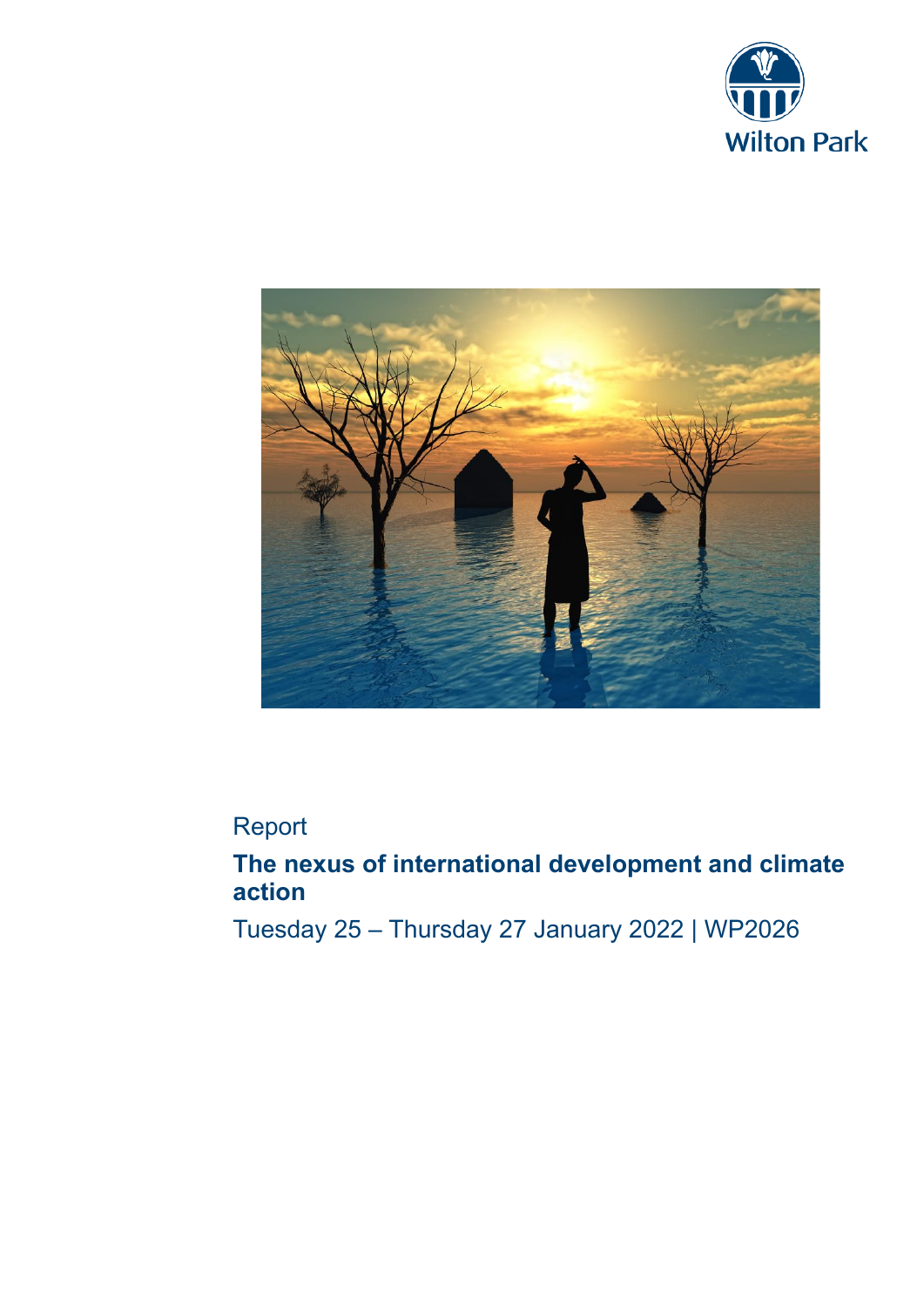

# Report

# **The nexus of international development and climate action**

# Tuesday 25 – Thursday 27 January 2022 | WP2026

## **Introduction**

Wilton Park is hosting a series of dialogues bringing together stakeholders from across the development and climate sectors to reimagine the future of development assistance and climate action to 2030 and beyond.

Today's global development challenges are increasingly complex, severe, and interconnected and call for closer collaboration and coordination with national systems and support from international partners. The pathways to achieving international development and climate action are inextricably linked, yet in many ways the development and climate communities continue to work in silos.

From the global to the local level, greater emphasis is needed on the intersection between climate and development, and the mutually reinforcing pathways that can achieve development outcomes and climate action.

This dialogue, the second in the series, bought together the climate, development, and humanitarian communities to consider strategically yet practically what changes are needed to systems and process that will enable closer alignment and ultimately greater impact.

# **Highlights and emerging themes**

- **Challenging and changing narratives on climate and development:** Development needs to be reframed in terms of "adaptation and resilience" or "green development", to move away from the real and perceived dichotomy between climate and development financing. In the longer-term all development should make economies more resilient to the impacts of climate change – but at a country level this needs to be thought about in terms of a whole economy solution.
- **Climate (+aid) finance target:** What comes after the \$100 billion target needs defining, and how this can be better integrated with development priorities given the climate-development nexus. This needs to be based on analysis of what the real need is and provides an opportunity to build in a focus on quality and effectiveness of finance as well as volume. The overt focus on volume has led to distortions with little focus on learning how best to spend climate finance.
- **Access for those most vulnerable:** Improving access to climate and development finance in the most vulnerable countries is vital. Simplifying the international climate finance architecture is especially important; in its current form access is very challenging and impedes the feedback loop between donors and recipients. Sustainable capacity building approaches (not fly-in flyout), are also needed to enable countries to better navigate financial systems.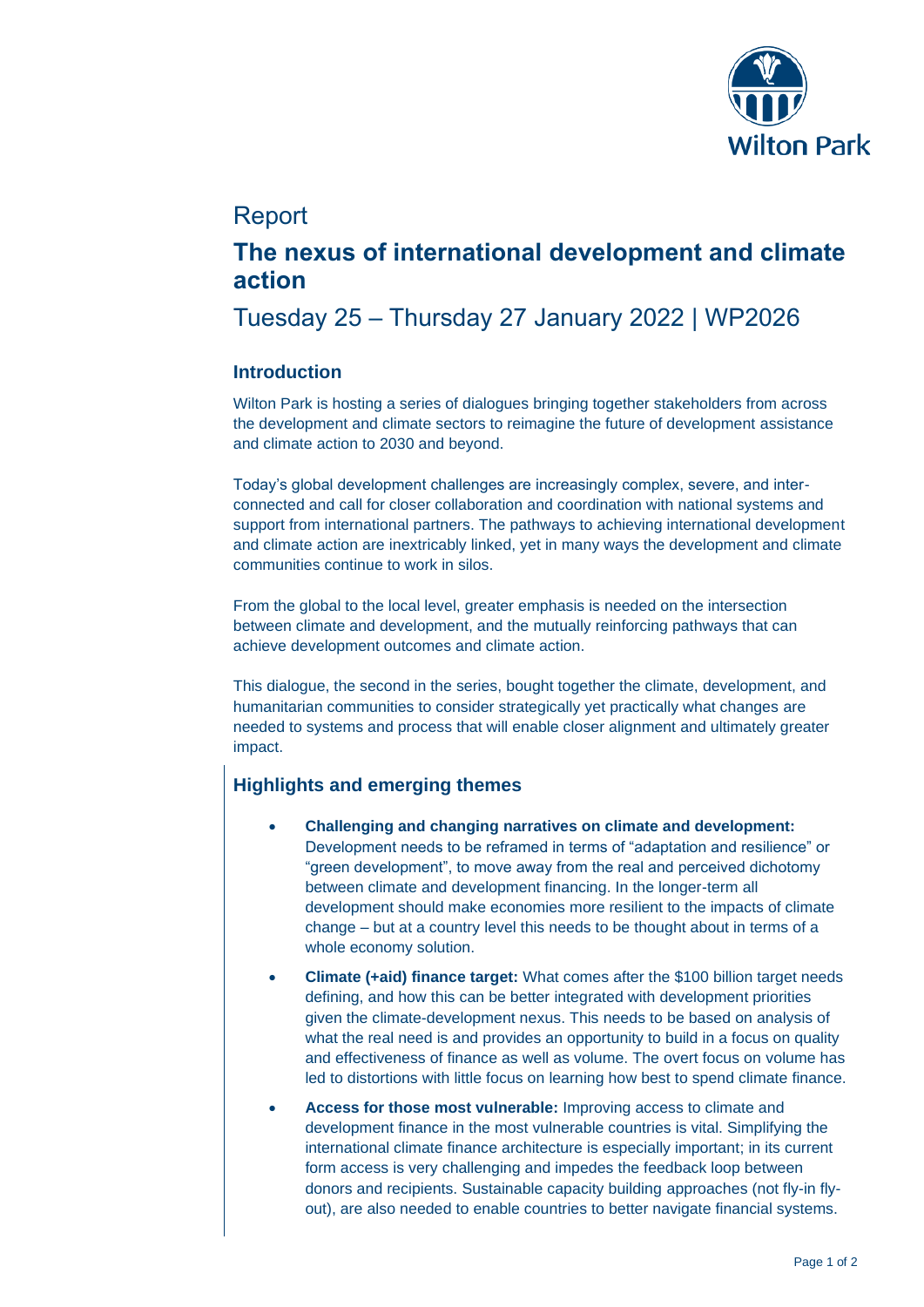- **Reforming the global financial architecture and multilateral systems:** The vastly complex and highly intermediated financial architecture needs to be reviewed and reformed. There are debates on the scale and type of reform needed, but broad consensus that the current system is not adequately meeting the needs of low-income countries.
- **Scaling private capital through a more supportive international financial architecture:** Green investments make financial sense in the medium to long term, even if costs are higher in the short-term; this narrative needs to be strengthened and supported by financing instruments that reflect the reality. One of the biggest challenges to increasing climate finance flows is the lowrisk appetite of the private sector, who are reluctant to invest in the markets that need it the most, even if much of the risk is perceived rather than actual. The Multilateral Development Bank (MDB) and Development Financial Institution (DFI) toolkit needs expanding and better leveraging to reduce risk and catalyse this much needed funding source. Development financing can be complementary, supporting the enabling environment to reduce perceived and real risk.
- **Learning from, scaling and elevating examples of best practice:** Many of the examples of finance instruments working in practice are piecemeal, or project-by-project; in reality, portfolio and sectoral approaches are needed. Examples of effective approaches need to be documented, pooled and replicated. Climate change is having impacts today with vulnerable countries already acting. There needs to be a much greater emphasis on locally led adaptation efforts and giving agency to low-income countries and communities, rather than imposing what is believed to be needed. It is important that the Global North learn from those already dealing with these impacts and reflect this in the type of finance that is available. Better collaboration and coordination is required to ensure this happens; country-led platforms are one example of where this can occur.
- **Country-led platforms and partnerships:** While definitions are still evolving, country-led platforms are going to be an important piece of the energy transition puzzle. They can manage different types of risk, helping create standardisation, whilst having a high level of political support. They present a method of bringing multiple stakeholders around the table to collaborate and develop solutions with countries, tailored to the context.
- **Politics first:** Some described that the politics have "never been worse" from a donor perspective. A new narrative is needed which brings together a progressive alliance but is comfortable making the "self-interested" case for both development and climate action – which will land with governments making decisions. From a UK perspective, the COP presidency provides a huge opportunity and the FCDO is aiming to build trust through partnerships and global coalitions.
- **Transparency:** Transparency is essential, particularly in the context of "innovative" forms of finance, it needs to be clear what the costs are and where the risks lie. One of the key strengths of climate finance, in comparison with development finance, is the level of transparency and accountability around the Paris agreement.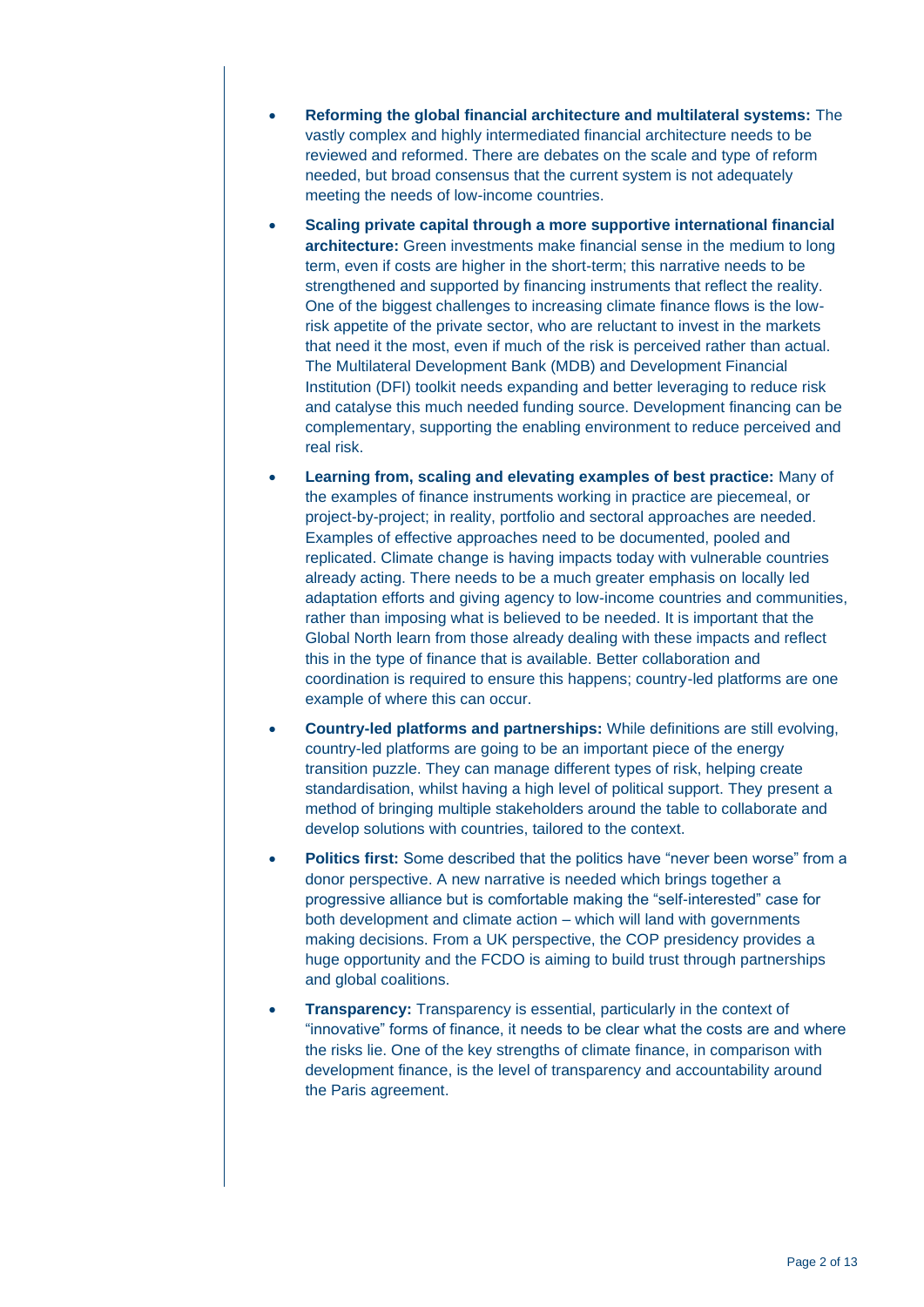# **What is climate finance?**

The dialogue opened with a discussion on the origins of climate finance, what it was intended to be, what it is today, and what it could be in the future.

- 1. Climate finance was intended to be a catalyser, able to take on risk and try things that have not been done before. In practice most climate finance is very short-term, highly intermediated and risk averse.
- 2. While most of the financing goes to mitigation, adaptation is where there is a greater need to leverage climate finance to demonstrate proof-of-concept. This used to be the case with renewables but now proof-of-concept has been clearly demonstrated, there's less need.
- 3. There was some debate as to the difference between climate and development finance, and if indeed there is any difference. In terms of their function, climate finance was intended to be more catalytic, focus on areas of most need, whereas development finance has often been characterised as 'charity'.
- 4. One of the key advantages of climate finance is the level of accountability which is not seen in development financing.
- 5. The framing and narrative around development finance with a focus on poverty reduction suggests an end point, although this narrative is out of date.
- 6. Many stated that in practice any distinction between climate and development finance is artificial: all climate finance should ultimately lead to poverty reduction, and all broader development financing is a form of adaptation financing (e.g., building more open societies, strengthening education systems).
- 7. In practice there are trade-offs. In the context of the UK aid budget climate finance is ringfenced meaning that with the aid budget reduction financing for other priorities has been reduced (e.g., education was halved, as was the case with other thematic areas).

# **Challenging and changing narratives on climate and development**

The discussion frequently returned to the predominant narratives and language framing the climate and development agendas, the challenges with the current framing and the principles that should guide future efforts to challenge and change such narratives.

- 8. The climate finance discourse needs to shift from the relatively narrow current conception which centres around risks to look at the vast opportunities, including how this can be linked to investment growth and full employment.
- 9. The framing of climate finance in terms of "adaption" and "mitigation" is unhelpful, these are two shorthand terms which mean a broad range of different things. These terms can influence and limit the community and networks which are engaged in taking climate action.
- 10. There is a desperate need for a new narrative that brings together the development and climate agendas and shows them as aligned and mutually reinforcing.
- 11. Despite the Sustainable Development Goals (SDGs) and the Paris framework, a common accord on climate and development remains lacking, and the miscommunications, particularly between Global North and Global South countries, have been significant.
- 12. The framing of some (mostly western) countries as good and others (principally the largest emitters) as bad or "hostile" has inhibited genuine collaborative progress.

#### "Climate finance to what end?"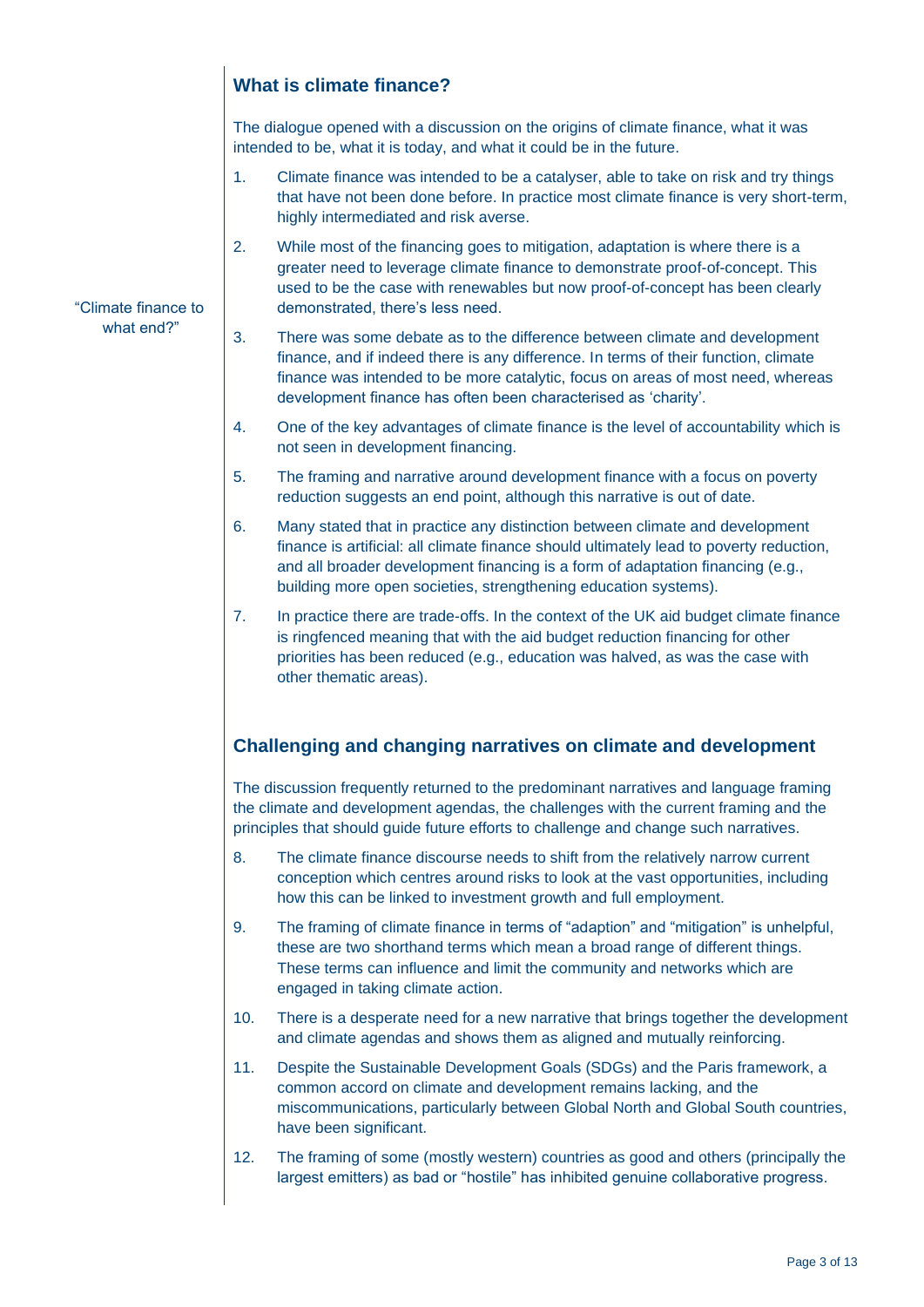13. The current language and narrative hinder the climate and development communities from engaging more effectively with certain groups, including the private sector.

#### *Framing a new narrative*

- 14. Climate finance, or green economy investment, can and should be a driver of poverty reduction, particularly in the African context¬. Viewing all climate and development funding through a lens of 'climate compatible development', where poverty reduction and human development are at the heart of both, may be a more helpful construction.
- 15. Focus should be centred on tackling climate change and its impact on people's lives, especially in the most vulnerable countries.
- 16. The current impacts of climate change need to be conveyed strongly through the narrative, including the humanitarian impacts.
- 17. The narrative that vulnerable communities are victims and need help from donors must be challenged; such vulnerable countries are at the forefront of understanding how to react to the impacts of climate change and have clear vision for their development.
- 18. A paradigm shift is needed to fundamentally change the conditions under which climate and development finance are provided, and which shifts from donorrecipient relationships towards true partnership.

### **Climate (and development) finance targets**

Climate finance targets were a key focus of the dialogue, with debate about the relevance and usefulness of the current \$100 billion target, what the next climate finance target should be, and how volume-based targets have and continue to impact the quality of climate finance.

- 19. Views on the continued relevance of the \$100 billion target differed:
	- Some described this as a "fossil" highlighting the many analyses which show that a far greater amount of finance is needed and urging a fundamental rethink
	- Others defended the current target and its continued importance, citing it as the only international agreement that includes a fiscal target for richer countries to help poorer countries, and highlighting that while inadequate, it hasn't been achieved.
- 20. Another challenge with the current target is the focus on volumes of finance. This disincentivises the mobilisation of third-party capital and incentivises funding the biggest, easiest and least risky projects, such as renewables in higher-income countries, which no longer require concessional climate finance.
- 21. Greater impact can be achieved with a smaller amount of financing if it is focused where it is needed most, both thematically and geographically.
- 22. As a result of aggregating climate financing into a single number (ie, 100b) it becomes difficult to understand the impact of these investments; this echoes development spending, where despite the vast flow of funds, understanding of the returns and impact have been limited.
- 23. Incentives around inclusiveness need to be incorporated within any target; the Glasgow Pact potentially provides basis for a new framework to be agreed.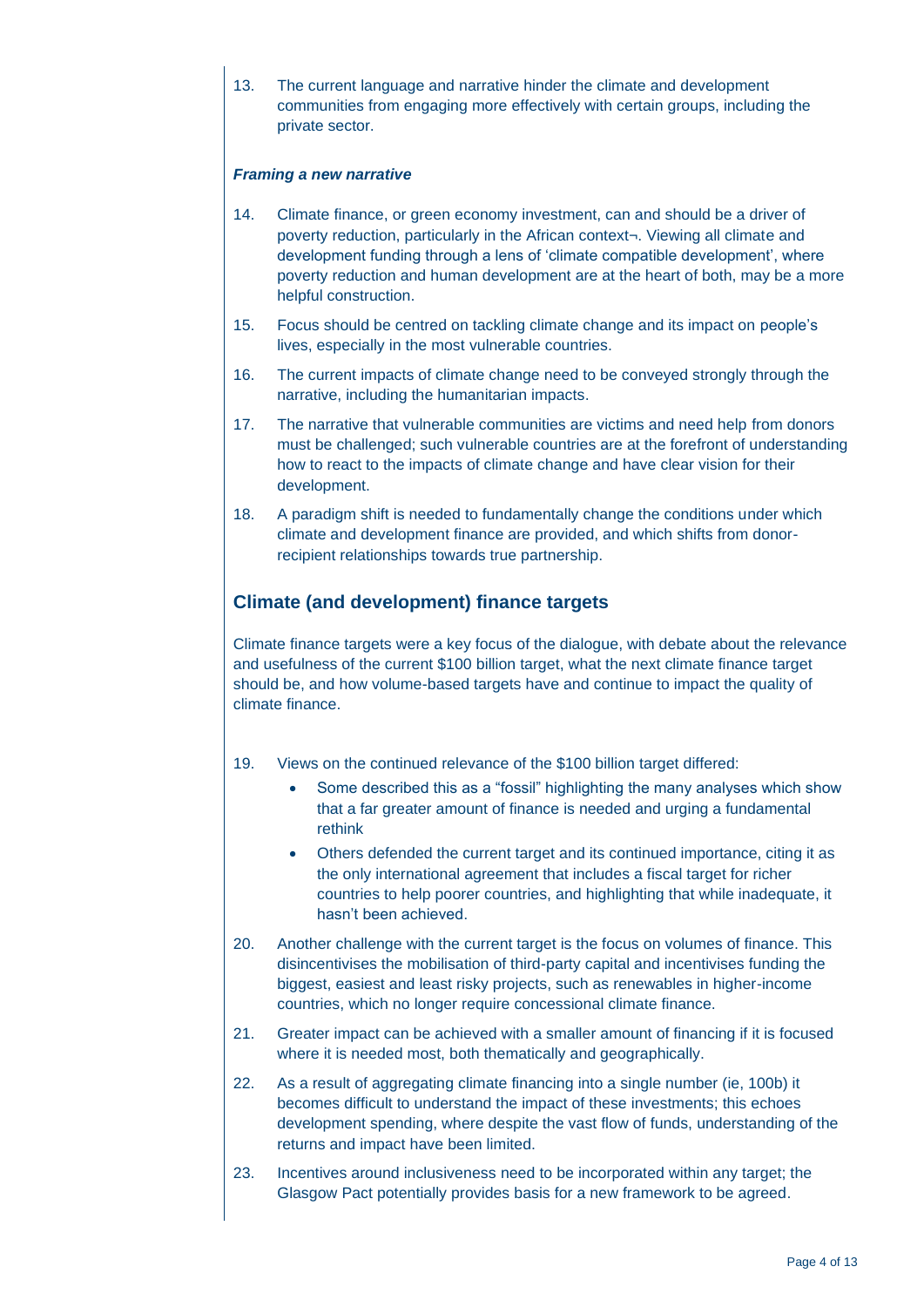24. It will be critical to ensure any post 2025 climate finance target is additional and is created involving the voices of recipients.

# **Access for those most vulnerable to, and impacted by climate change**

The discussion focused on the needs of countries at the forefront of tackling climate change, and how the current systems and architecture meet those needs, from aligning development and climate finance with national priorities, to financing blind spots.

- 25. Climate change is already happening. Those in vulnerable countries are not sitting idle but are already dealing with the impacts.
- 26. Access to finance has been a major challenge, the least developed countries and those most vulnerable to climate change, have in practice received "next to nothing", and where climate finance reaches the poorest countries, it is often on highly concessional terms.
- 27. The Vulnerable 20 (V20), a cooperation initiative of economies systemically vulnerable to climate change, has a Sustainable Insurance Facility which focuses on Micro, Small and Medium Enterprises (MSMEs), these represent a major share of climate risk exposure in V20 but are a critical component of the economy (employing large proportions of the populations) and can act as engines of growth.
- 28. Climate change is altering the humanitarian landscape with so-called 'natural' disasters increasing vulnerabilities and risks and setting back development progress.
- 29. Humanitarian efforts are a barometer of vulnerabilities, focus is needed on how to prevent growing humanitarian needs.
- 30. Access to finance was discussed in the context of national capacity, with the need to build expertise and capacity in and amongst communities to improve access.
- 31. "Capacity building" was acknowledged as a broad term, with many of the approaches commonly used being ineffective. There is an important distinction between "fly in, fly out" capacity building reliant on external consultants and more meaningful capacity building focused on systems and processes; technocratic capacity building will not solve the world's problems.

#### *Delivering development and climate finance to where it can achieve greatest impact*

- 32. Much greater emphasis is needed on funding for locally led adaptation efforts, driven by the local community based on their own understanding of the needs.
- 33. The narrative that low-income and vulnerable countries don't have capacity needs to be a challenge and reframed; often capacity does exist.
- 34. The tensions between the need for "bankable projects" as opposed to providing funding and allowing local decision makers to decide how best to invest this in adaptation, needs to be addressed.
- 35. At the systems and process level, tackling the myriad and complex conditions placed on climate finance and disintermediating the process would vastly simplify access for vulnerable countries.
- 36. More focus is needed on the cost and quality of capital for vulnerable countries including the availability of equivalent rather than commercial loans.

"Least developed countries have in practice received next to nothing"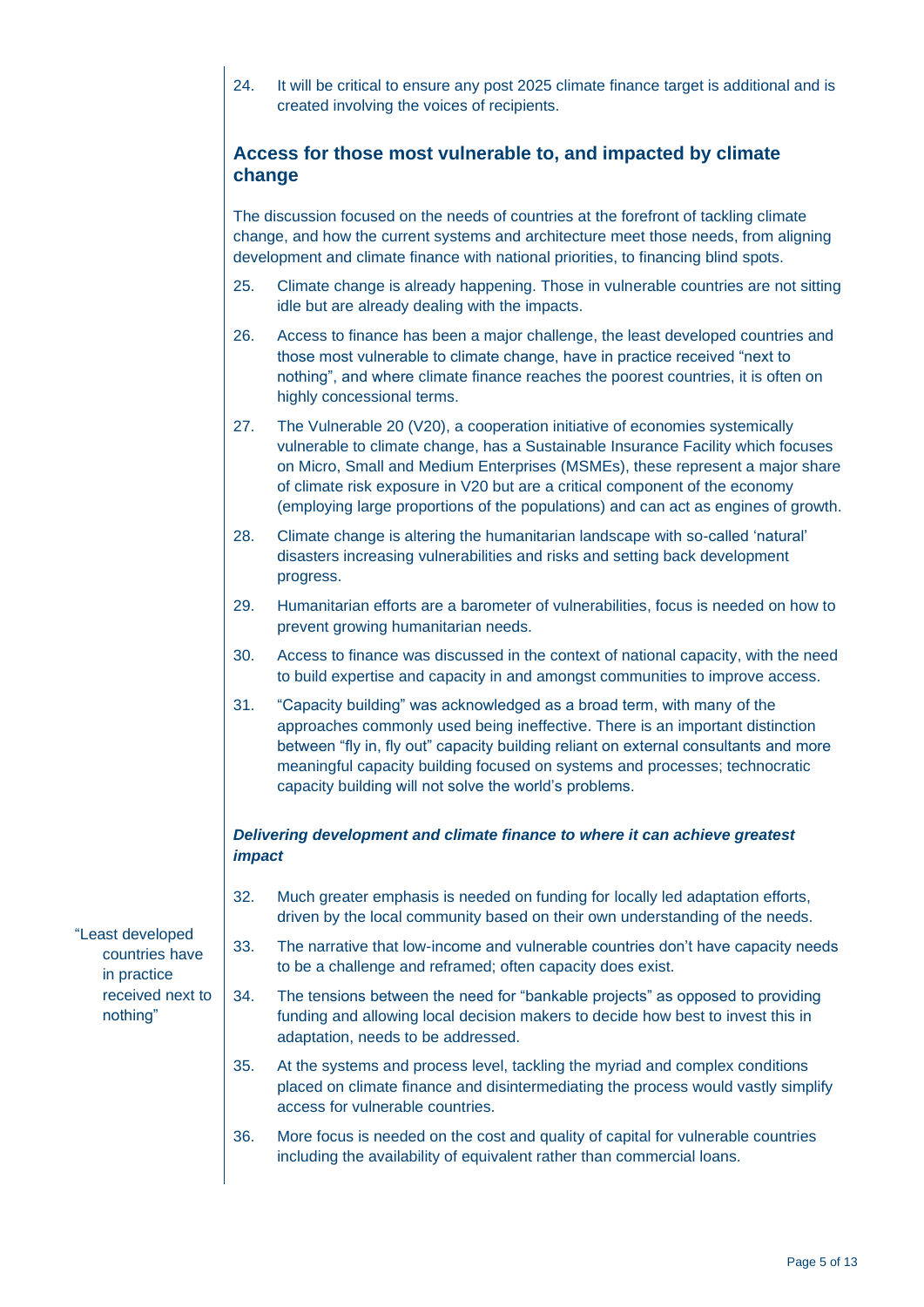37. Building capacity at a national level requires a long-term perspective; funding local universities or other educational institutions in low-income countries may be a more sustainable approach.

### **Reforming the global financial architecture and multilateral system**

Much of the discussion focused on the global financial architecture and multilateral systems and the type and scale of reform needed to achieve greater impact on development and climate.

- 38. Views varied on the scale and type of reform needed for the global financial architecture, from "all global financial architecture is no longer relevant", to suggestions that wholesale system reform isn't the route to solve the issues.
- 39. Beyond system reform, change can be driven by people and partnerships, including civil servants who can be bolder in presenting innovative solutions.
- 40. While adaptation and resilience are vast, broad issues, funding is being directed into narrower and deeper technical pots. This presents a challenge when considering the nexus of issues.
- 41. The current financial architecture is becoming increasingly fragmented, with an expanding number of development agencies and funders; the international community must reflect on the implications of this proliferation and fragmentation.
- 42. Vulnerable countries face high costs of capital, more guarantees are needed to address this. The V20 is working on Accelerated Financing Mechanism to provide off-balance sheet de-risk tools to be deployed to reduce cost of capital to build climate resilience.
- 43. There needs to be a sharper focus on the quality and effectiveness of climate finance.
- 44. Transparency is important when talking about "innovative" forms of finance, the cost of this finance needs to be clear.
- 45. Transparency, as in the form of the Paris agreement, provides an opportunity.
- 46. Development of global climate and disaster risk financing architecture is needed to share the risks between the most vulnerable with developed economies.
- 47. A global shield of protection to deal with loss and damage is needed.

#### *Governance as a foundational issue for climate and development finance*

- 48. Climate and development cover everything and more, to the extent that this isn't an issue about individual development institutions but about baseline governance. By addressing inadequacies in governance systems, the root causes of vulnerability can be addressed.
- 49. The agenda around open governance provides some useful tools but they do not focus on improving quality.
- 50. A common project on the quality of governance is needed, whether that be in the Global South or North.
- 51. Historically, greater focus has been placed on recipient countries' need to change rather than the changes or reforms needed within the international system.
- 52. One suggestion was to reform debt sustainability frameworks to consider SDG needs and to broaden beyond risk to a focus on increasing fiscal space.
- 53. Governance reform is particularly needed on how different funds operate, including access, intermediaries and how adaptation is dealt with. The 50-50 model of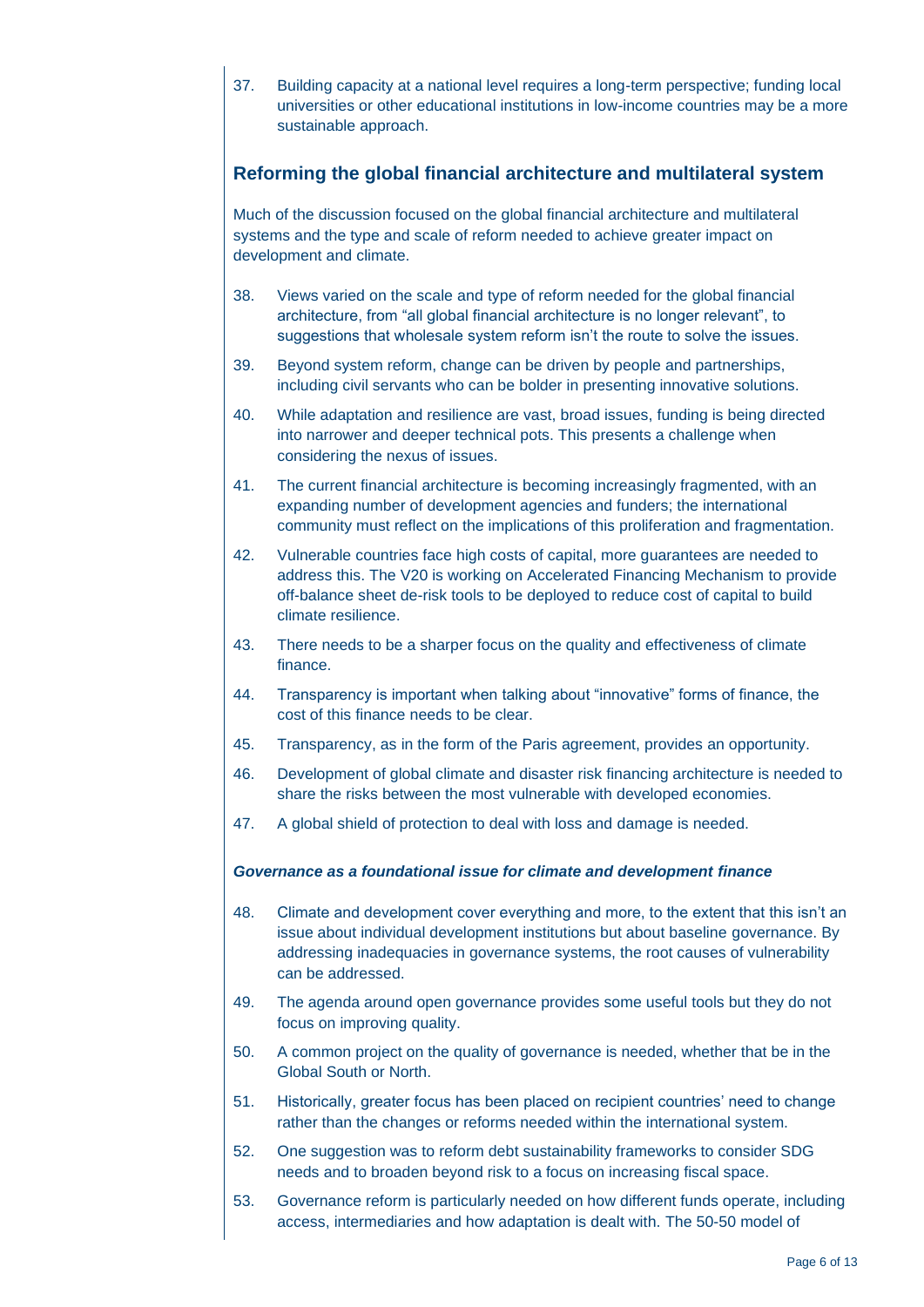governance in the Green Climate Fund (to achieve 50% mitigation investments and 50% adaptation investments) is one example.

54. There is a lot for the development sector to learn from such climate governance initiatives.

#### *Development banks*

- 55. Many participants agreed that multilateral development banks are not working fast enough to scale finance for climate and that they are not providing the right incentives.
- 56. MDBs highlighted the greater cooperation being achieved between institutions, including at COP26, with a joint methodology on Paris alignment being developed.
- 57. The Asian Development Bank (ADB) has committed to all projects being Paris aligned by 2023.
- 58. MDBs have a unique tool in terms of leveraging finance, 1 USD in finance can free up 3 USD of head room, the principle being to get donor finance to guarantee portfolios with the grant component then acting as incentive.
- 59. MDBs are beginning to mainstream resilience and influence their relationships with private sector partners, although this is not happening at the necessary pace.
- 60. The International Monetary Fund's (IMF) role in the transition is to improve budgetary space for V20. IMF's Resilience and Sustainability trust can delivery transition and crisis support needed. However, the IMF's debt sustainability metrics don't consider the large climate investment needs, leading to contradictory messages.

### **Scaling private capital through a more supportive international financial architecture**

The conversation repeatedly returned to the role of the private sector and how to mobilise private capital to address climate change, the challenges with doing so and some of the tools to facilitate this.

- 61. Capital markets are already playing a critical role in climate financing and will increasingly do so in the future.
- 62. Concessional resource should be used to build a track-record and gather evidence on how to de-risk, rather than being in perpetuity/
- 63. In middle-income countries, particularly those with supportive policies for renewables, it is essential to only use concessional resource to mobilise private capital, rather than to substitute.
- 64. Carbon Markets offer a source of capital, but they are currently in their infancy and represent higher levels of risk.
- 65. Balance sheet leveraging is an important tool, with organisations such as the World Bank well positioned to raise money in private capital markets and redistribute this.
- 66. Time-bound subsidisation is needed to generate market scale and sustainable internal momentum; this can be delivered through a joint program of MDBs to make available premium subsidies. The V20 are currently working on this.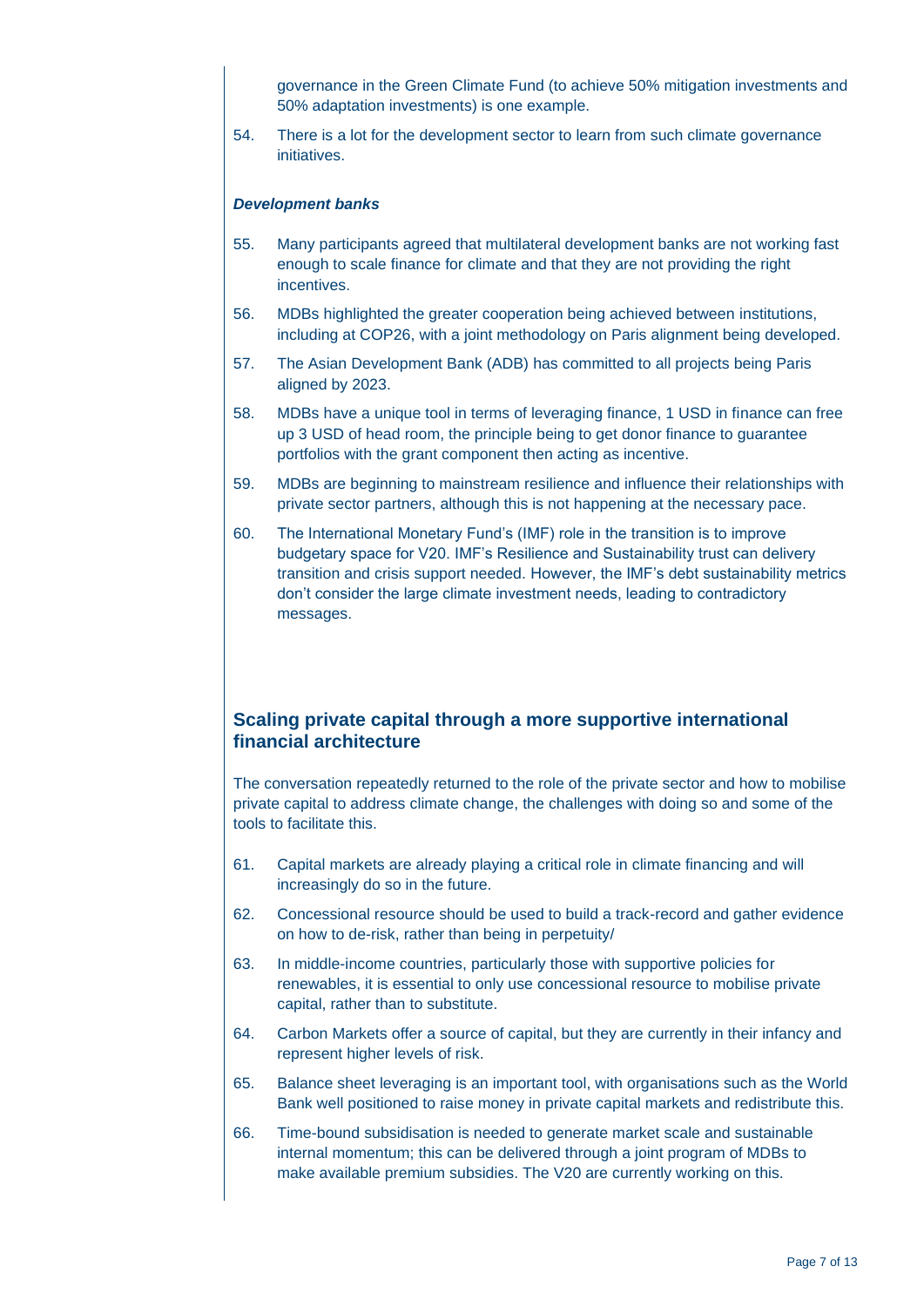|       | 67.                                 | PPP (public private partnerships) frameworks are required to better allocate<br>climate risk to where it can be managed in the private sector.                                                                                                                                                                  |
|-------|-------------------------------------|-----------------------------------------------------------------------------------------------------------------------------------------------------------------------------------------------------------------------------------------------------------------------------------------------------------------|
|       | 68.                                 | Beyond the focus on incentives for the private sector, focus is also needed on<br>international regulation of the private sector.                                                                                                                                                                               |
|       | 69.                                 | The Race to Net Zero has gained buy-in across a wide range of sectors; greater<br>effort is needed to give prominence and momentum to the Race to Resilience.                                                                                                                                                   |
|       | 70.                                 | Climate and disaster risk insurance and financial protection products are currently<br>fractional in scale, but the market need is great.                                                                                                                                                                       |
|       | <b>Addressing the issue of risk</b> |                                                                                                                                                                                                                                                                                                                 |
|       | 71.                                 | The emphasis is often placed on how recipient countries can and should change to<br>become more attractive to risk-averse private capital, more focus is needed on how<br>the private sector can adapt and change their attitude to risk.                                                                       |
|       | 72.                                 | Risk biases, such as the Africa-Risk-Premium, also need to be continually<br>challenged; a lot of risk is perceived, rather than real risk, while better mechanisms<br>are needed to account for risk on balance sheets.                                                                                        |
|       | 73.                                 | Capital from areas with historically low risk appetite, for example private pension<br>funds, offer a major opportunity if the finance can be guided to green investments.                                                                                                                                      |
|       | 74.                                 | Financial markets need clarity on the impacts of climate risk on physical investment<br>and commodity prices. Shifting the discussion from 'climate change' to 'climate risk'<br>may be more productive framing for engaging the private sector.                                                                |
|       | 75.                                 | Common guidance on the fiscal impact of climate risk could help to incentivise<br>collective action on vulnerabilities. Credit rating agencies are building their<br>capabilities in these areas and are starting to put out positive rating for economies<br>which are proactively addressing vulnerabilities. |
|       |                                     | Learning from, scaling and elevating examples of best practice                                                                                                                                                                                                                                                  |
|       |                                     | Many countries are already responding to the impacts of climate change, participants<br>discussed how best practice examples can be replicated and scaled and the importance<br>of building mechanisms to share lessons and knowledge.                                                                          |
| ift   | 76.                                 | Knowledge transfer must be a two-way process; the Global North must learn from<br>those already responding to the impacts of climate change.                                                                                                                                                                    |
| ct to | 77.                                 | While there are pockets of good examples, the current project-by-project approach<br>will not address the scale of the challenges posed by climate changes, instead<br>portfolio and economy-wide approaches are needed.                                                                                        |
|       | 78.                                 | Support is needed to expand the fiscal space so governments can make<br>fundamental changes to economies and deliver structural reform.                                                                                                                                                                         |
|       | 79.                                 | Beyond adaptation and mitigation, emphasis is needed on expanding the use of<br>new / innovative technologies, with private finance playing a bigger role in maturing<br>technologies.                                                                                                                          |
|       | 80.                                 | The energy transition is a question of technology and cost of capital, if battery and<br>grid modernisation are not made available there is a risk of fossil fuel lock-in for<br>decades to come                                                                                                                |
|       | 81.                                 | Some of the specific examples of instruments working well mentioned were:                                                                                                                                                                                                                                       |

"We need a sh from project portfolio"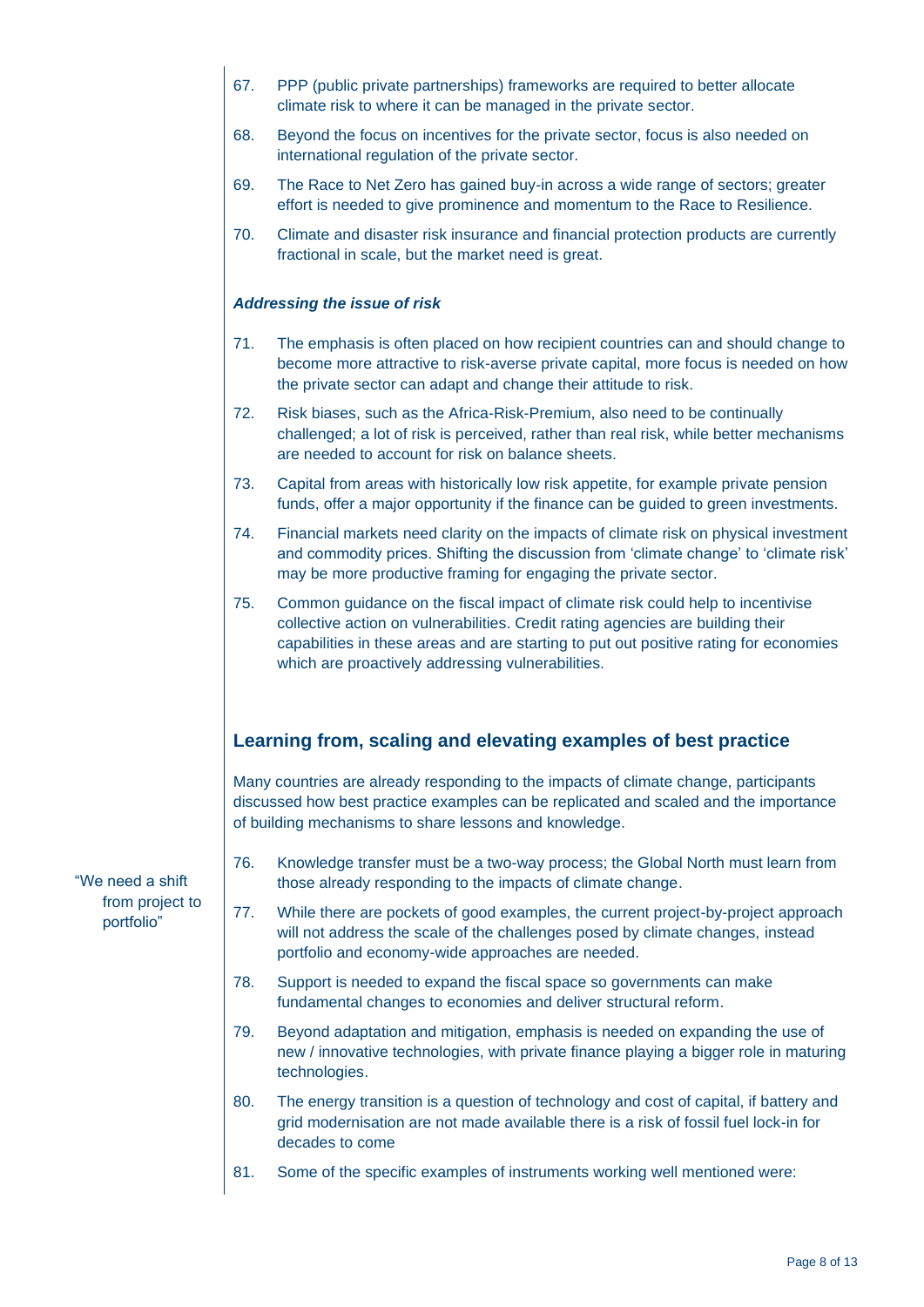- Development Policy Operations (DPOs) which are fast disbursing, being used increasingly and can support social economic agenda. The Fiscal Sustainability and Climate Resilience DPO in Fiji is one example.
- In Nepal the DPO is supporting the government to enhance technical capacity to tackle climate risks
- The Financing Locally Led Climate Action (FLLoCA) programme in Kenya took 10 years to fully establish, but can provide key learnings in the design of financing mechanisms
- 82. The tool kit for adaptation financing in poor countries needs expanding; mechanisms are needed to draw out ideas and to bring together best practice. There are pockets of locally led solutions (i.e. micro-finance) that are working well, all-be-it at small scale solutions.

#### *COVID-19: an opportunity for green a green recovery?*

- 83. The COVID-19 pandemic has increased vulnerability, resulting in 100 million more people living in extreme poverty, and a 10-year high of public debts.
- 84. Financial flows have reacted to the pandemic with trillions put into the response and recovery.
- 85. The recovery represents a major opportunity to direct economic stimulus in a green way; failure to do so will be a major lost opportunity and such as that seen with the economic recovery from the post-2008 financial crisis.
- 86. Climate must be fundamentally embedded in the covid-recovery by ensuring finance continues to flow to countries most in needed and that the finance is addressing climate risks.

# **Country-led platforms**

Much of the discussions focused on the importance of locally led action and national platforms and mechanism to guide collective action across sectors.

- 87. The Country Platform concept was initially presented to the G20 several years ago. While there is no unified definition, country-led platforms are intended to promote greater synergies between the public and private sectors to scale effective climate responses
- 88. Some of the aims of country platforms are to:
	- Bring relevant stakeholders to the table to focus on a particular sector.
	- Ensure well developed and articulated investment strategies are developed for each sector
	- Identify the policy gaps and understand the role of project preparation platforms in that context.
- 89. Country Platforms can manage diverse types of risk, helping create standardisation, while also having a high level of political support.
- 90. National Determined Contributions (NDCs) can help to build a new kind of fiscal base for countries to face other problems, the current plans do not attract the right kind of investment or adequately mobilise finance, although there have been improvements in the latest round of NDCs.
- 91. There is need for more self-critique within the development and climate communities.
- 92. Climate Prosperity Plans will become critical tools for strategizing actions and investments needed to ensure more resilience economies.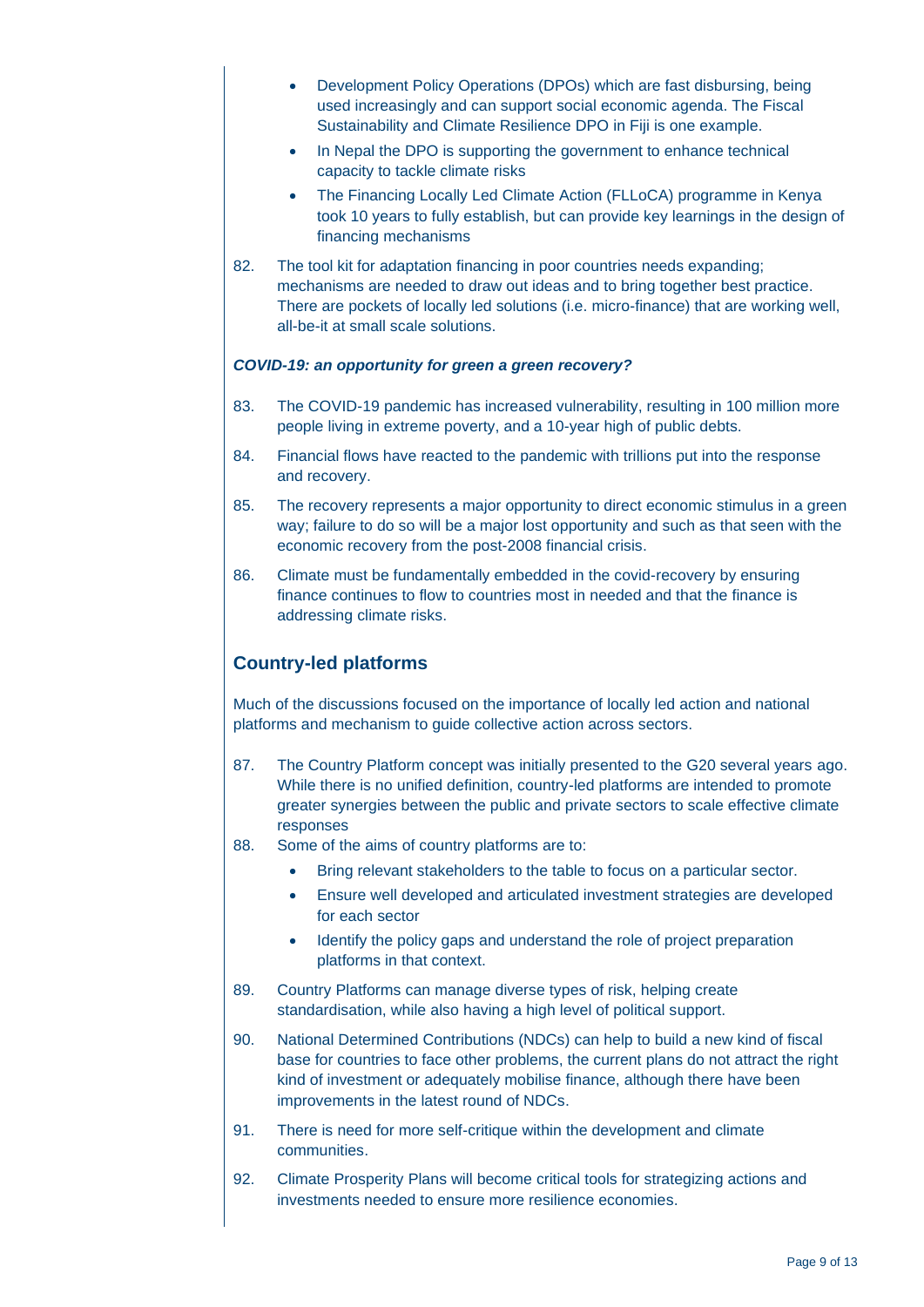- 93. National governments are primarily responsible and are working hard; the Climate Vulnerable Forum and V20 are putting forward climate recovery plans.
- 94. The climate and development communities are yet to adequately tackle the question of localisation and ownership, a focus on localisation is needed within discussions on local and global architecture reform.

## **Politics first**

The importance of political context and decision-making processes was raised throughout, with considerations if the conversations were 'political enough', and how best to engage policy makers.

- 95. Politics are "harder than ever" and what's needed is a shared agenda across a progressive alliance.
- 96. Conversations can become too far removed from the political context and reality, losing sight of how difficult decisions are made.
- 97. There is a need to move away from donors making decision based on what's politically acceptable – shifting to donors paying their dues as they would to the UN.
- 98. Politicians in the Global North know exactly how to achieve action on climate change, but they do not know how to do it and be re-elected.
- 99. It is important not to lose sight of the fact that Low-to-Middle-Income Countries (LMICs) must be able to remain competitive to be able to grow and develop their economies.
- 100. Political support for development operations is not as strong as it might be, a narrative is needed to generate the necessary support that allows for the mobilisation of greater development and climate finance.
- 101. Decisions about the prioritising of Official Development Assistance (ODA) spending have important implications, especially in the context of a restricted budget.
- 102. Advocacy is needed to ensure all ODA is Paris aligned, but beyond ODA, large amounts of additional climate finance are needed and there is the danger that increasing climate finance allocation from ODA comes at the expense of funding for other thematic areas

# **Driving the global agenda: COP26 to COP27 and beyond**

- 103. COP26 was not a 'normal' COP, it sent an important signal to the world.
- 104. Many developing countries have asked for support in responding to the COVID-19 pandemic, but in some areas, this has meant hitting pause on climate, which will have lasting implications for the climate agenda.
- 105. "Climate action is the development story of the 21st century" there needs to be better recognition that there is transformative action already underway.
- 106. The development and climate agenda could coalesce in the COP agreement, if the voices of those most impacted are made front and centre.
- 107. Adaption is the lens through which to see development financing as climate financing.
- 108. There are huge opportunities in adaption, such as food security etc. However, this can only happen if every leader looks at development projects in the light of adaption and how to make them resilient.

"[The politics] are harder than ever"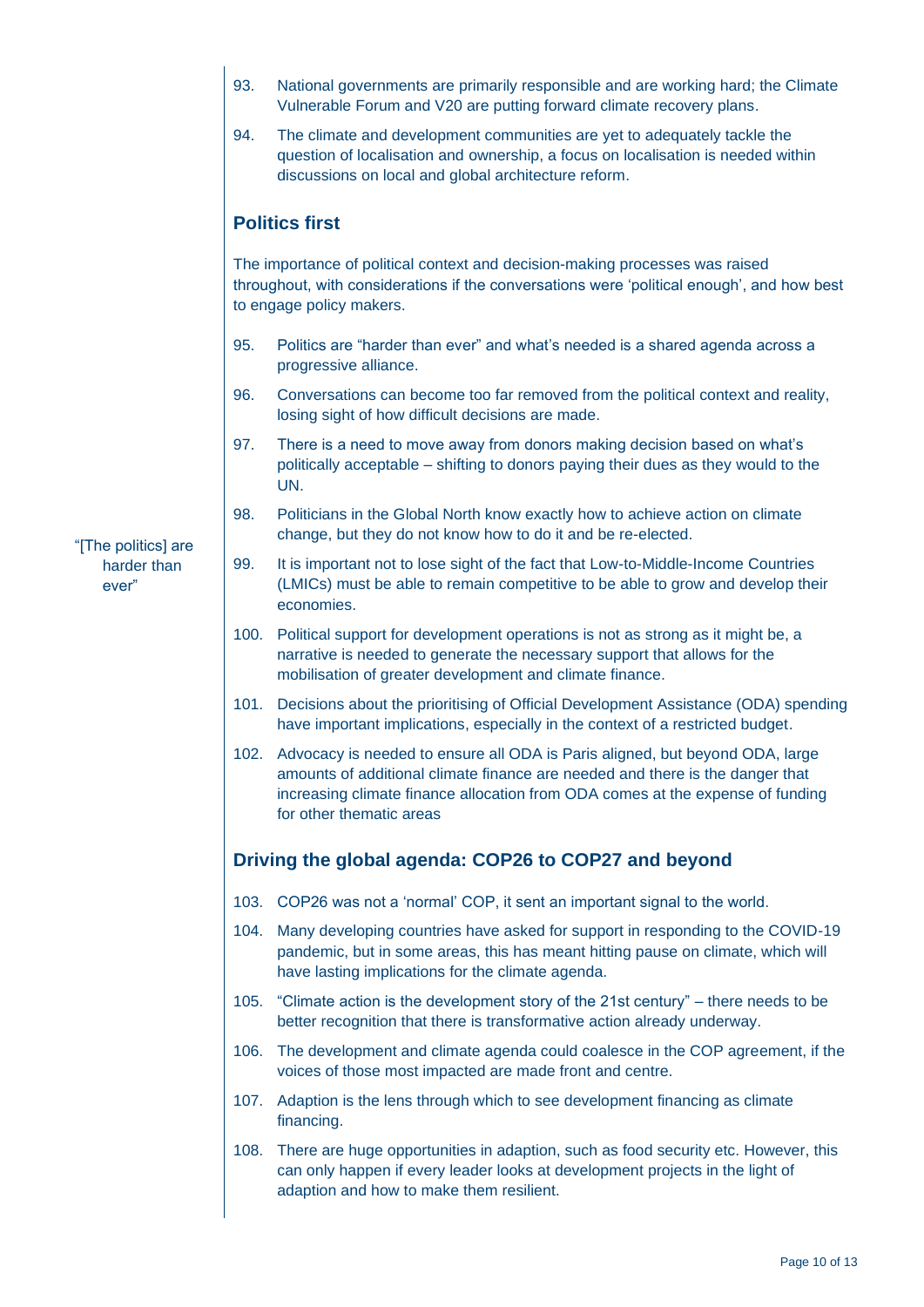### *Towards COP27*

- 109. COP27 needs to focus on the real-world implications of climate there's a need to ramp up mitigation in parallel with a realisation that impacts are already being felt across all sectors.
- 110. Emerging economies are reliant on increasing energy production, while countries such as Egypt are ahead of schedule on renewable transition targets, there are still huge challenges on the adaption front, which place a heavy burden on national budgets.
- 111. There was good progress made at COP26 and structured regular collaboration is intended between Egypt and UK presidency, to ensure COP27 is part of ongoing progress and builds on the momentum from Glasgow.
- 112. Now is the time for implementation and a push for increased ambition across the board, this must be combined with the access to finance required to deliver.
- 113. All stakeholders need a seat at the table this can't be solved by heads of state alone.
- 114. The overarching issue is Just Transition the social-developmental aspect must be front and centre to enable that shift from unsustainable to sustainable.

## **UK value proposition**

- 115. At COP26 international will to act was on display.
- 116. The Clean Green Initiative, launched at the COP summit, is one example of UK leadership, while investment in Kenya from CDC (the UK's development finance institution) was raised as a great example of the UK's approach.
- 117. The UK's ambition is to back business and use the "British superpower" of trade, to fuel development. The three key elements of remaking the UK's development offer are:
	- Transforming CDC into the British International Investment
	- Working to increase technical capability offering
	- Consolidating climate finance (compared to the power of private finance, public finance is relatively limited – the question is how the UK creates an instrument on the UK balance sheet to unlock private finance).
- 118. The FCDO is working to mobilise finance behind MDBs and looking at specific pilot countries. South Africa is at the forefront of this conversation, with the Just **Transition**
- 119. The FCDO is working with international partners, to mobilise resources around credible plans, to test credibility of intention behind transition from coal.
- 120. Four key challenges the FCDO are working on:
	- Within the 0.5% of Gross National Income (GNI) ODA envelope, UK government is looking to build up climate finance. How can the UK government do this in a way which also builds up poverty reduction aims?
	- How can the UK accelerate growth of private finance and mobilise private finance in a way that meets concerns of debt sustainability?
	- How can MDBs be better leveraged and how can reforms to multilateral finance be accelerated?
	- Trust –the UK cannot solve global challenges through narrow coalitions of countries. How can global partnership and coalitions be built?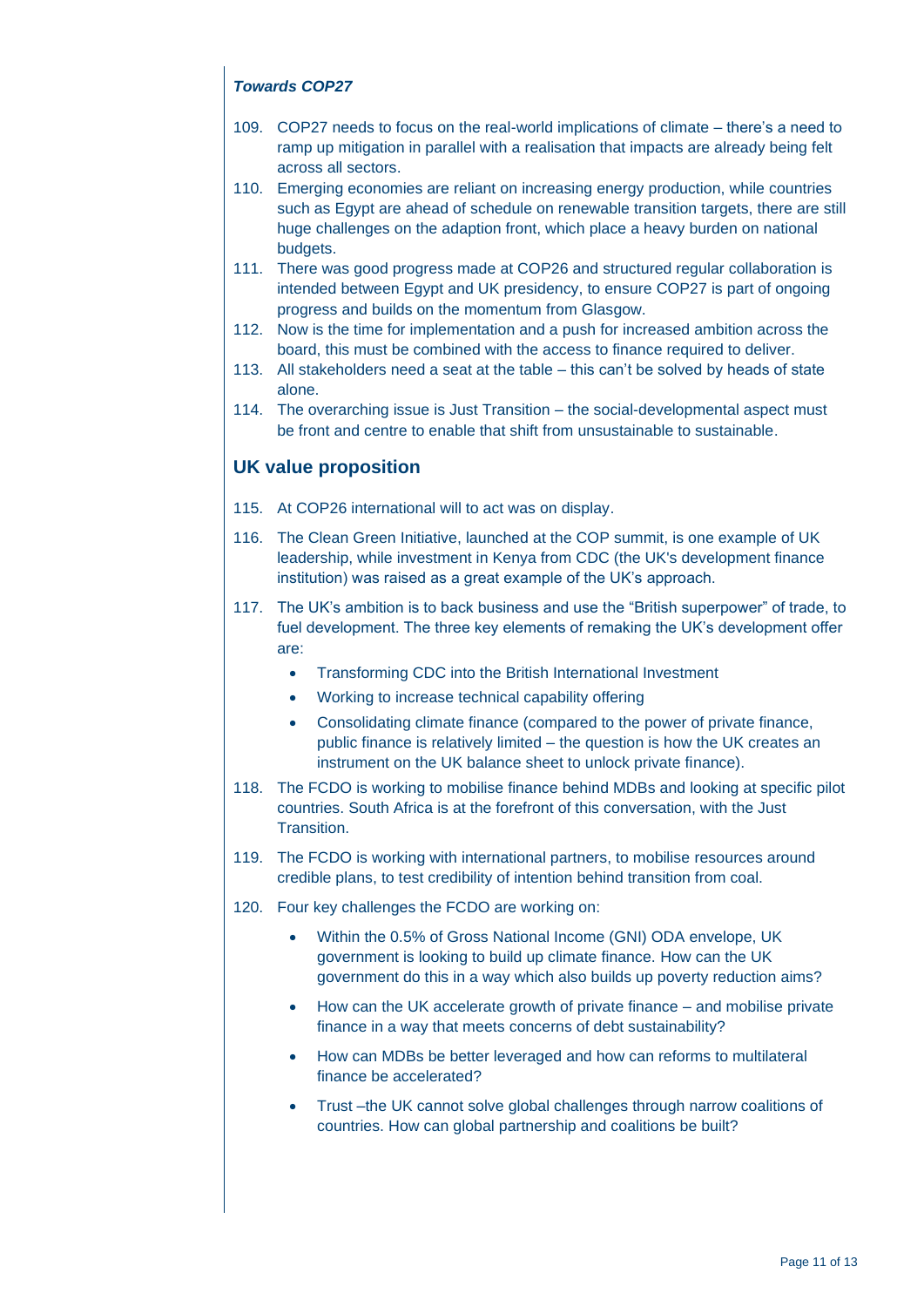### **Final Reflections**

- 121. **One size doesn't fit all:** Discussions about the contexts of recipient countries need to be specific – one size doesn't fit all, and it's only through adapting to the context that fit for purpose climate action plans can be developed, given there's a huge difference between Middle-Income Countries and Low-Income Countries.
- 122. **A new narrative and common calls to action:** A new narrative is needed on the development-climate nexus, not just in the UK, but globally. Issues of justice, as well as giving the potential to imagine the world in a positive way, could provide a powerful vision for the climate and development agendas. The climate and development communities are not well organised together. Specific joint calls to actions are needed to drive shared visions and agendas, this can be achieved by focusing on the shared principles rather than the small disagreements.
- 123. **Politics first:** There is a disconnect between politics and technical discussions. Grounding the conversation in the political reality introduces more complexity, but will ultimately result in more nuanced and reasoned outcomes
- 124. **Predictable risk:** Approaches to and understanding of risks need to be centred within discussion on the development-climate nexus ensuring that where risk is predictable finance is available. Given the UK is investing in humanitarian, development and climate issues, and the overlap in risks across these issues, there is an opportunity for UK leadership on this.

## **What's Next?**

- This dialogue was the second in a series of three designed to bring together stakeholders from across the development and climate sectors to reimagine the future of development assistance and climate action to 2030 and beyond. It followed a first dialogue centred on development of the UK's International Development Strategy and discussions around how the UK can remain a global leader on international development and climate action.
- By the time of the third dialogue, which is planned for September 2022, the UK Government's International Development Strategy will be published. The final dialogue will focus on applying the key themes and policy ideas emerging from this series to the UK's approach to international development and climate and explore the pathways to securing the integration of development and climate action with the UK's wider international priorities.
- In the interim, Wilton Park will host a smaller convening in the summer of 2022 designed to provide stakeholders across the UK development community an opportunity to engage on the key themes and policy solutions this series has helped surface. The findings from this convening will help inform the final scope and design of the third and final dialogue.

#### **Anna Winston and Henry Mark Wilton Park | March 2022**

This meeting was supported by the Children's Investment Fund Foundation (CIFF).

Wilton Park reports are intended to be brief summaries of the main points and conclusions of an event. Reports reflect rapporteurs' accounts of the proceedings and do not necessarily reflect the views of the rapporteur. Wilton Park reports and any recommendations contained therein are for participants and are not a statement of policy for Wilton Park, the Foreign, Commonwealth and Development Office (FCDO) or Her Majesty's Government.